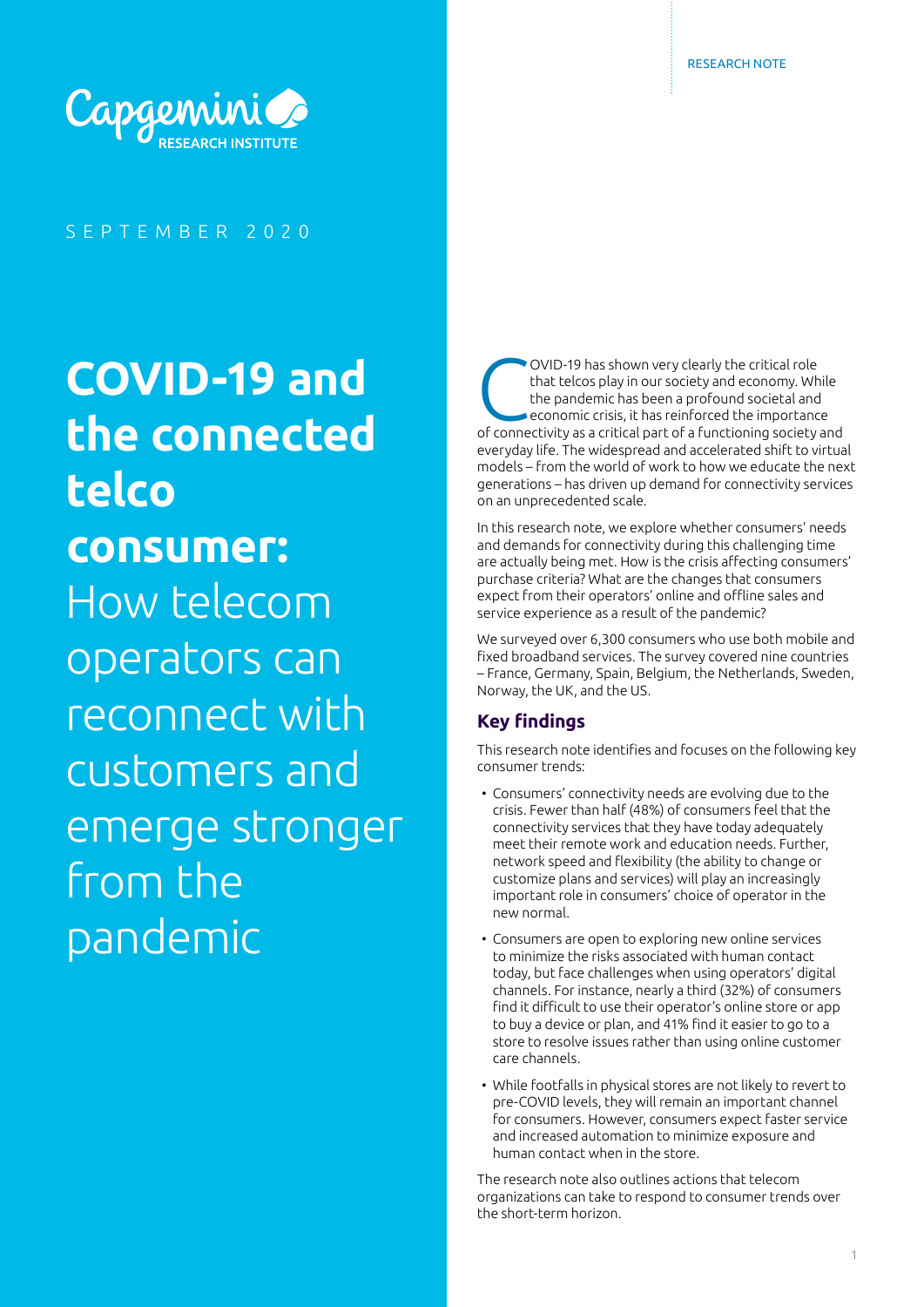# **Telco operators need to step-up to meet consumers' requirements in the new normal**

#### Consumers have unmet connectivity needs in the new normal

The COVID-19 crisis has underscored the need for reliable connectivity like never before. As many as 63% of consumers in our survey believe that, in the wake of the crisis, connectivity should be treated as an essential service that is affordable and easily accessible to everyone. UN Secretary-General António Guterres highlights the critical role played by connectivity in the current environment when he says, *"Digital connectivity is indispensable, both to overcome the pandemic and for a sustainable and inclusive recovery. Technology is enabling the lifesaving work of health-care providers, allowing businesses to operate remotely, educating our children and connecting us with friends and family." 1*

Yet, even as remote work and education become critical aspects of their lifestyle in the new normal, fewer than half (48%) of consumers in our survey feel that the connectivity services that they currently have are adequate to meet their needs (see Figure 1). The variation across countries can be seen as a reflection of the differing levels of customer expectations across countries.

In general, the pandemic has resulted in multiple members of a household sharing a residential internet connection for data-intensive applications, when previously they were often using enterprise-grade office and school networks. The increased traffic on household connections has strained last-mile services and caused congestion and slower network speeds. The need for VPNs, which has surged during the pandemic, as well as other security features used when working from home, can also slow connections. Further, WiFi configurations that may have previously provided sufficient coverage for home use may not adequately support new usage patterns. Telcos therefore need to take a holistic view of customers' connectivity needs and challenges if they are to help them adapt effectively to the new normal.

Figure 1: Consumers believe that their increased needs for connectivity services due to COVID are not adequately met



% of respondents who view remote work and education as critical aspects of their lifestyle and believe that their connectivity needs are adequately met

Source: Capgemini Research Institute, Telco Consumer Behavior Survey, July 2020, N=6,382 consumers with access to mobile and broadband connections.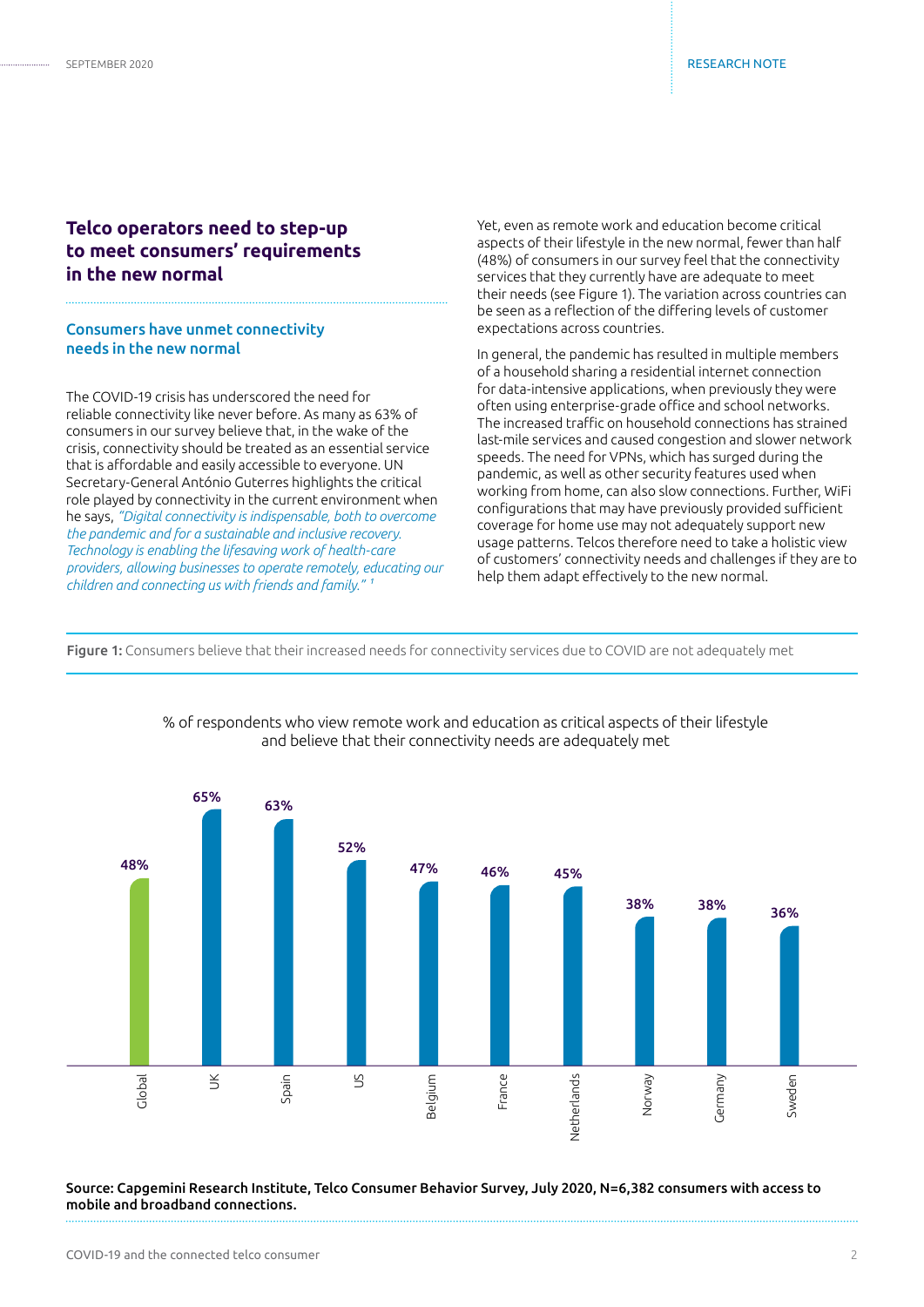#### Flexibility and network speed are increasingly influencing customers' choice of operator in the new normal

COVID-19 is impacting consumers' purchase criteria. While "network reliability" and "price" remain the top-two criteria influencing consumers' choice of operator, "flexibility" has emerged as an increasingly important requirement in the new normal. By flexibility, we mean the ability to customize plans, activate and deactivate services easily, and avoid lock-in contracts. Our survey found that flexibility registered the highest increase in importance for consumers through the course of the crisis (see Figure 2). "Network speed" has similarly shown a strong increase in importance for consumers over the course of the crisis. This is not surprising given that consumers are more likely to have experienced issues with slower connectivity during the crisis than in the past, due to the significant increase in internet traffic.

Figure 2: Consumers increasingly value flexibility and network speed while opting for connectivity services in the new normal



Source: Capgemini Research Institute, Telco Consumer Behavior Survey, July 2020, N=6,382 consumers with access to mobile and broadband connections.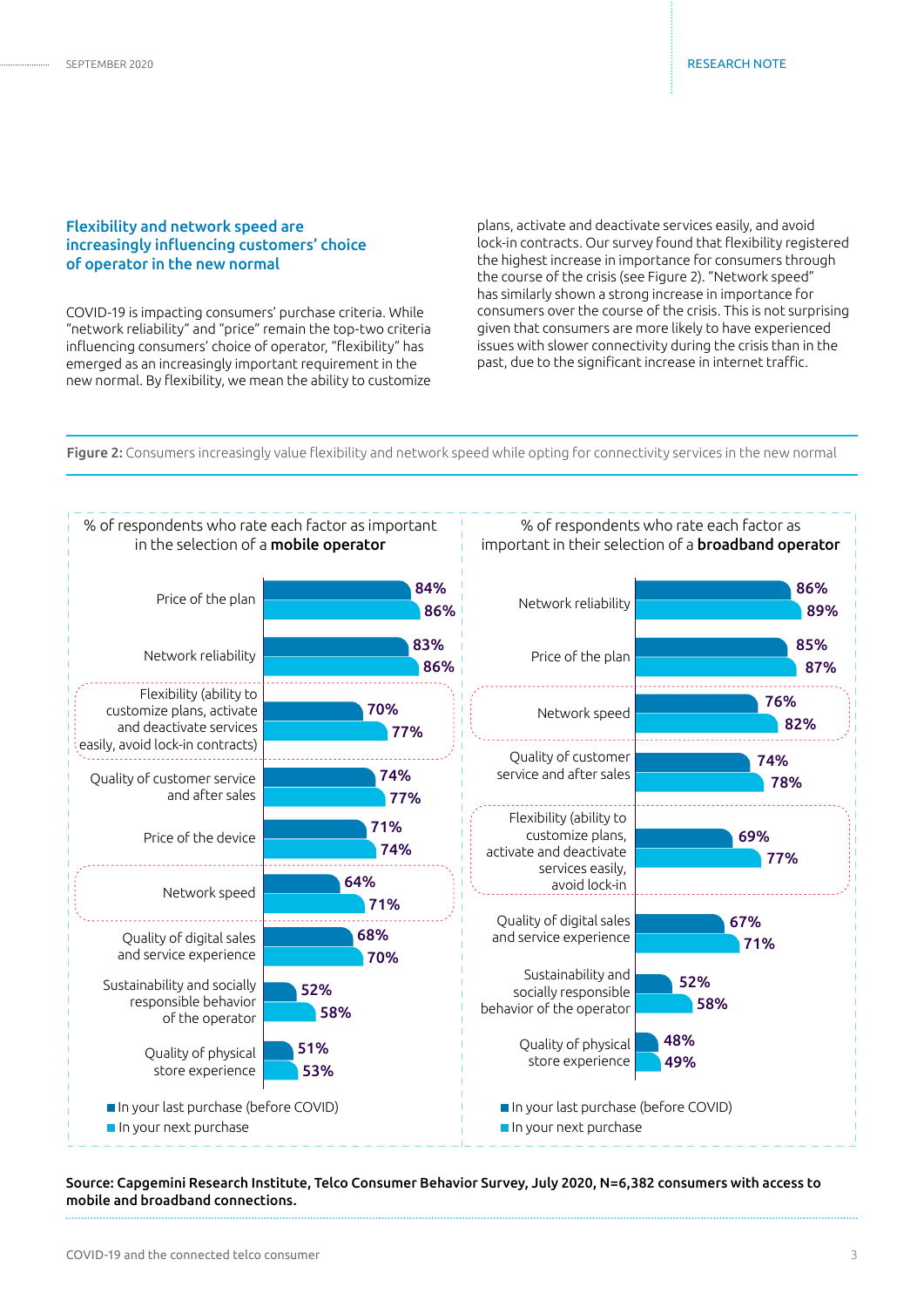However, telecom organizations are not fully in sync with customers' need for increased flexibility. Only 37% of mobile subscribers and 33% of broadband subscribers in our survey say that their operators proactively provided them with the flexibility to change their plans easily during the COVID-19 crisis.

#### Consumers are paying attention to operators' sustainability credentials

The COVID-19 crisis has heightened consumers' focus on sustainability. More consumers are attuned to, and value, operators' sustainability credentials. Nearly six in 10 consumers (58%) see sustainability and socially responsible behavior as an important criteria in their selection of operators, up from 52% before the crisis. Our recent survey on the post-COVID new normal found that operators are aware of the growing importance of sustainability: 45% of organizations in the telecom, media, and high-tech sectors view enhancing their sustainability efforts as their top priority in the next 6–12 months, which includes a focus on social responsibility.<sup>2</sup>

# **Action points for organizations**

#### Introduce targeted solutions to address customer needs

- **• Proactively address customers' in-home coverage issues.** Telcos should take proactive steps to assess customers' in-home coverage levels and offer solutions that help cover shadow areas or dead spots. Potential solutions include WiFi extenders to boost home WiFi coverage and "Voice over WiFi" (VoWiFi) services to compensate for poor mobile signal strength indoors. Such offers can be targeted at residential customers as well as enterprises looking for solutions to improve employee productivity while working from home. Vodafone, for instance, provides a service offering for its home broadband customers in Europe that uses a network of small WiFi extenders to improve in-home WiFi coverage. The cloud-based service uses AI algorithms to learn and adjust automatically to changes in the home network, such as interference from other devices.<sup>3</sup>
- **• Offer a comprehensive suite of remote work solutions.** Seamless remote working requires more than reliable connectivity. Telcos should therefore take a holistic view of customers' work-from-home needs and offer solutions that combine connectivity with devices, collaboration tools, and security services (see Figure 3). US-based operator Cox Communications, for instance, has introduced "Work-at-Home" solutions that provide

enterprise-grade connectivity at home combined with security services, productivity solutions, and remote troubleshooting support. Elaborating on the solutions, Steve Rowley, executive vice president at Cox Business, says, *"WiFi, congestion and security issues have been a concern of many companies as more employees are having to work from home. Cox Business Work-at-Home solutions separate work and home connectivity, giving employees enterprisegrade connectivity and WiFi to promote more productive employees."4*

- **• Enhance the breadth of customer support services.**  With customers' increased reliance on their network infrastructure, comes the increased likelihood of new issues such as congestion and slower speeds, problems with insufficient WiFi coverage, and security breaches. Telcos should therefore augment their existing customer support services to address a wider range of customer pain points. The application of advanced analytics can help here by enabling telcos to detect issues such as dropped sessions and proactively propose solutions to help customers address these issues.
- **• Increase support for vulnerable customers.** Given the economic impact of the pandemic, it is critical that telcos try to ensure that the digital divide does not widen. In this regard, telcos should consider measures such as upgrading network speeds, providing unmetered access to educational resources, or removing data limits on mobile and broadband usage for vulnerable segments such as customers from low-income households or the elderly. Swedish operator Telia, for instance, offers 100 GB of data free of charge for one year to all its subscribers who are above the age of 65 to help them stay connected and cope with the crisis better.

#### Provide increased flexibility to consumers

**• Simplify rules for migrating to new plans and services.** 

During times of economic uncertainty, it is especially critical that consumers have the flexibility to adjust their spending on connectivity as they see fit. Operators should therefore enable customers to customize plans and add or remove services based on their needs. They should also expand the availability of short-term or no-contract plans so that customers have the flexibility to explore new options if needed. Orange Poland, for instance, offers a contract-free service called Orange Flex that enables customers to switch to a new mobile operator or change their data bundles at any time of their choosing.<sup>6</sup> UK-based Virgin Media, on the other hand, provides short-term, 30-day broadband contracts as an alternative to the usual longer term 12-month or 18-month options.7 Operators should consider proactively reaching out to customers facing financial constraints with such flexible offers. In doing so, they stand to build stronger relationships with customers, which can translate to increased customer loyalty in the long term.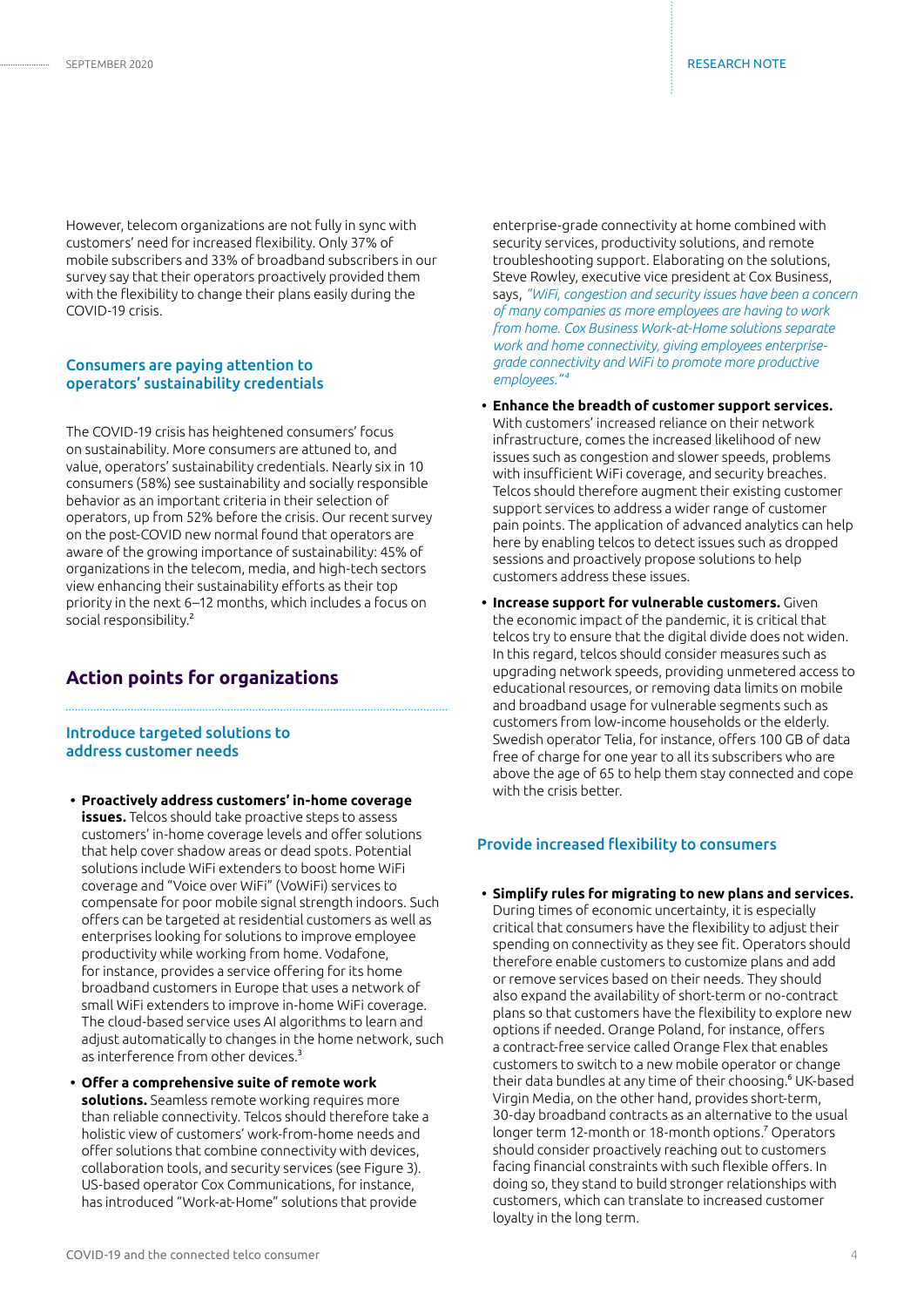. . . .

#### Figure 3: Key components of a remote work solution



Source: Capgemini Invent; Alertify, "Bouygues Telecom Introduced Device As A Service To B2B Portfolio," June 2020; AT&T, "SD-WAN Work From Home," June 2020; Channelnomics, "Verizon Snaps Up BlueJeans for Videoconferencing," April 17, 2020; Vodafone UK News Centre, "Keeping UK businesses and workforces connected," March 2020.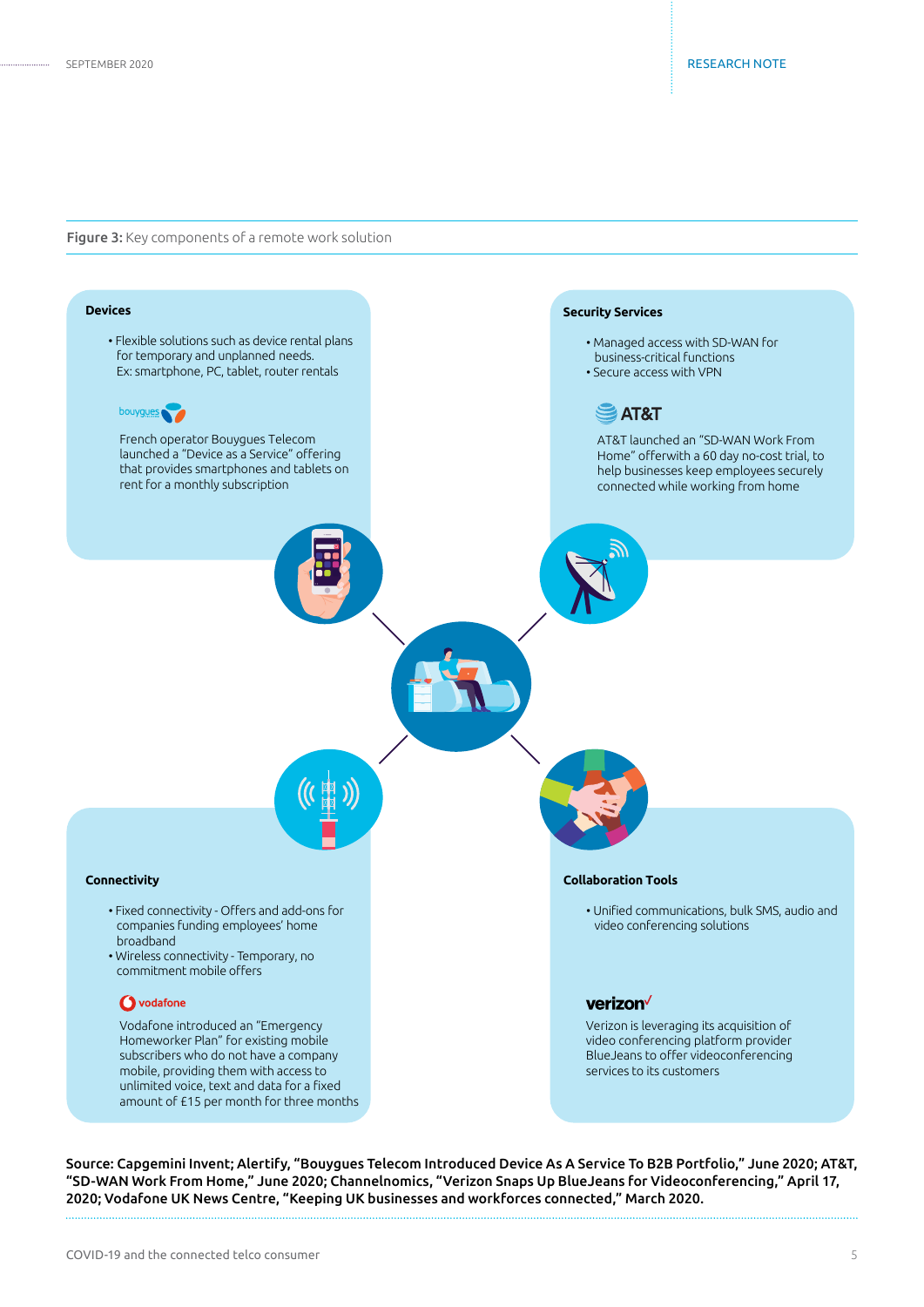# **Digital channels are more critical than ever, but the lack of a seamless digital customer experience is holding back adoption**

Operators' online channels have emerged as key customer touchpoints in recent years. We found that 49% of consumers used operators' online channels frequently pre-COVID to browse or purchase devices and plans, and 37% used them frequently to access help and support. In the next

6–9 months, the level of interaction with operators' online channels is expected to remain largely unchanged (see Figure 4). However, there are geographical variations in this trend. Consumers in the US and Spain, for instance, expect to use operators' online channels more frequently in the next 6–9 months, compared to consumers in countries such as Germany. This variation can be explained in part by the differing impact of the crisis in these countries. Consumers in countries that have been impacted more, such as the US and Spain, may be forced to rely more on digital channels, driving higher projected usage of these channels.



Figure 4: Impact of COVID-19 on the adoption of digital channels

Source: Capgemini Research Institute, Telco Consumer Behavior Survey, July 2020, N=6,382 consumers with access to mobile and broadband connections.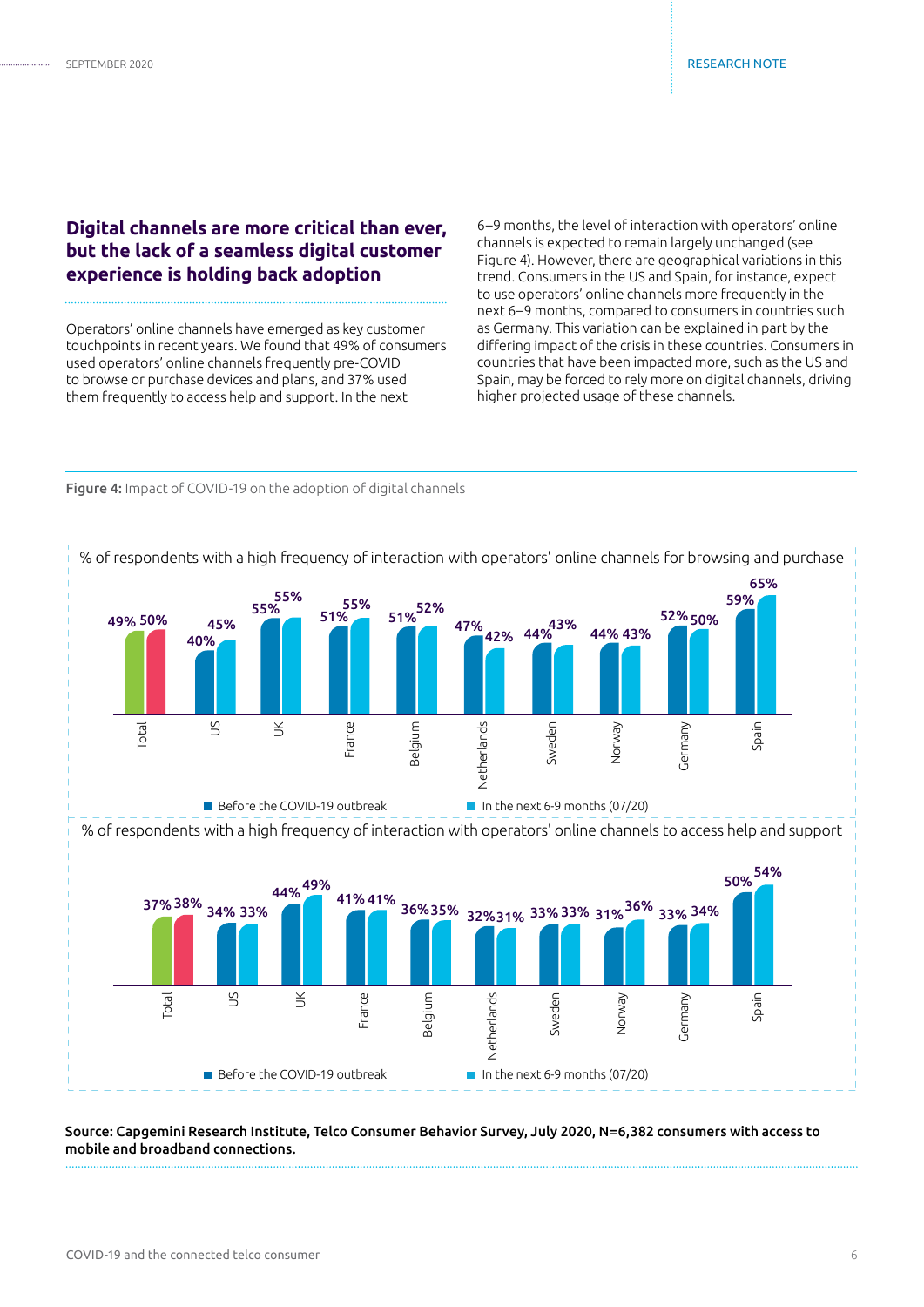However, the lack of a significant increase overall in online channel adoption in many countries points to the need for telcos to take a closer look at their digital customer experience. If we look at other sectors, we find that they have much higher levels of online channel adoption as a result of the crisis, indicating that consumers may be less engaged with telcos' online channels overall. Our research on the financial services sector, for instance, found an 8-percentage

point increase in the adoption of mobile and internet banking services compared to pre-COVID levels (see Figure 5).<sup>8</sup>

Telcos will need to do more to enhance the digital customer experience in order to spur the adoption of digital channels and boost customer engagement. The shift to online channels will also be critical to optimize costs – a key imperative for telcos at a time when their revenues are under pressure.9

Figure 5: Consumer adoption of online channels in the telco sector and comparison with the banking sector



#### Source: Capgemini Research Institute, Telco Consumer Behavior Survey, July 2020, N=6,382 consumers.



Source: Capgemini Research Institute, Consumer Behavior Survey, April 2020, N=11,281 consumers.

**49%** OF CONSUMERS USED OPERATORS' ONLINE CHANNELS FREQUENTLY PRE-COVID TO BROWSE OR PURCHASE DEVICES AND PLANS, AND 37% USED THEM FREQUENTLY TO ACCESS HELP AND SUPPORT.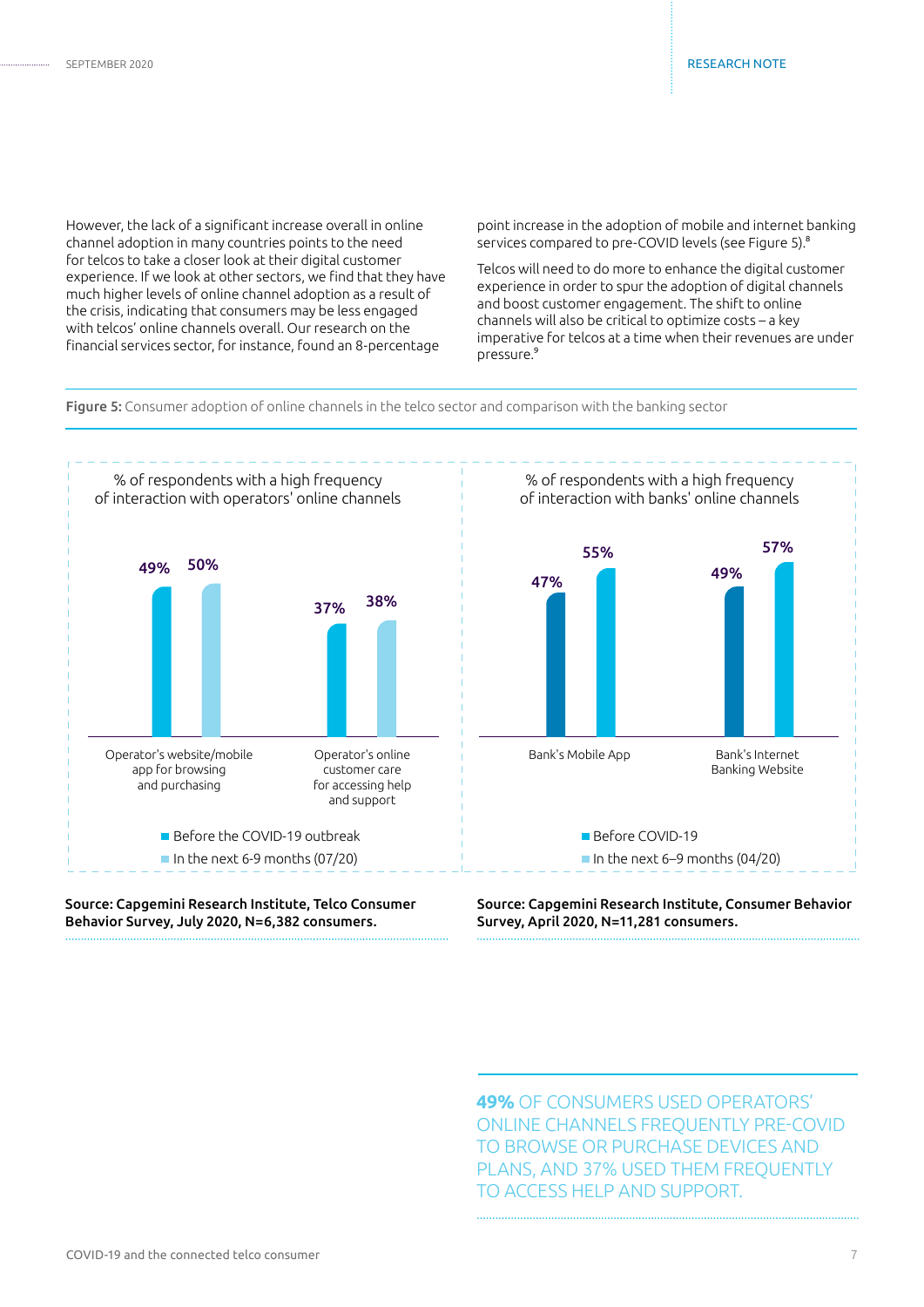#### Consumers are open to exploring new online services but find operators' digital channels challenging to use

Due to the risks posed by the pandemic, consumers are willing to try new online services in order to avoid visits to operators' stores. We found that 46% of consumers are open to activating mobile services using eSIMs, rather than visiting a store to activate a physical SIM card. Consumers also prefer online alternatives that help them avoid on-site visits by service technicians for installation or repairs. For instance, 44% of consumers in our survey prefer online, guided device setup and installation services. Consumers in the UK, US

and Spain show a higher inclination towards these sorts of services compared to other countries.

However, there is significant room for improvement in the overall digital customer experience offered by telcos. Our research shows that 32% of consumers find it difficult or time-consuming to buy a device or subscribe to a tariff plan via their operator's mobile app or online store. Further, 41% find it easier to go to a store to quickly resolve issues rather than try to find a solution through operators' online customer care channels. Consumers are also looking for more personalized recommendations and better delivery options (see Figure 6).





### % of respondents agreeing with...

Source: Capgemini Research Institute, Telco Consumer Behavior Survey, July 2020, N=6,382 consumers.

**32%** OF CONSUMERS FIND IT DIFFICULT OR TIME-CONSUMING TO BUY A DEVICE OR SUBSCRIBE TO A TARIFF PLAN VIA THEIR OPERATOR'S MOBILE APP OR ONLINE STORE.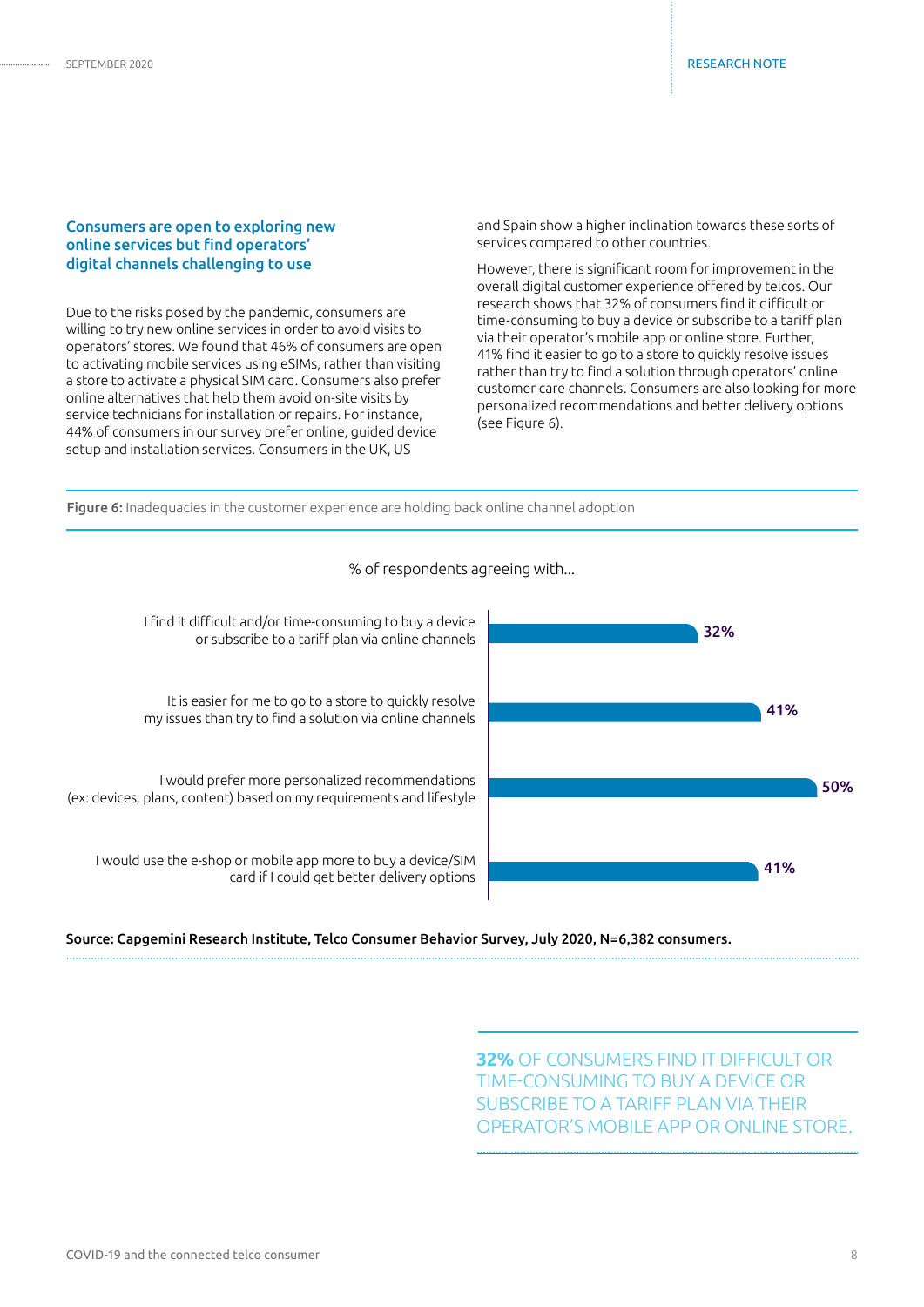# eSIMs: The next generation of mobile connectivity

eSIMs – or embedded SIMs – are programmable SIM cards that are embedded directly into devices. eSIMs allow users to download virtual "profiles" containing their subscription and network settings - and activate services remotely. eSIMs also allow users to store multiple subscriptions on a single device and to switch easily between networks (as they eliminate the need for physically swapping SIM cards). The use of eSIMs requires eSIM compatible

devices that are now offered by leading smartphone manufacturers including Apple, Google and Samsung. Because they are smaller than physical SIM cards, eSIMs take up less space within a device. This in turn allows them to be embedded in smaller devices, such as wearables. Their size also makes them more environmentally friendly as they require less plastic than physical SIMs.10,11,12

For their part, telcos recognize the need to improve the online customer experience. In our survey of the post-COVID new normal, 41% of telecom, media, and high-tech organizations reported that improving the online/mobile

customer experience was a key post-COVID-19 priority (see Figure 7). In order to effectively enhance the customer experience, telcos will need to provide consumers with more intuitive, interactive, and humanized digital journeys.

Figure 7: Enhancing the online customer experience is a key priority for organizations in the telecom, media, and high-tech sectors



#### Priorities post the COVID-19 outbreak – Customer Experience

Source: Capgemini Research Institute, Transformation Agenda Post COVID-19, May 2020, N=61 respondents for telecom, media, and high-tech sectors.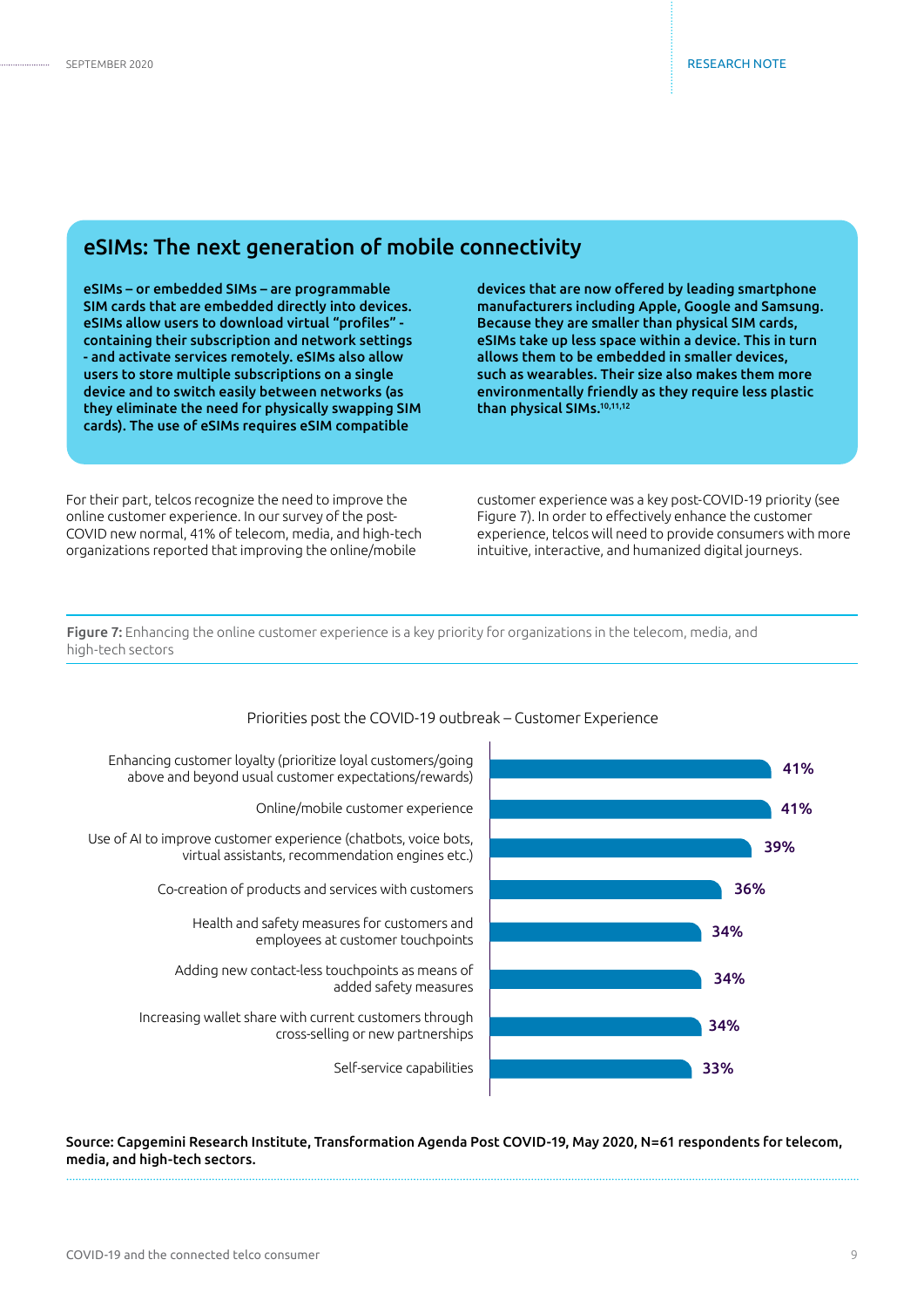# **Action points for organizations**

#### Enhance the digital buying experience

- **• Provide a frictionless customer acquisition process.**  Customer acquisition was a key challenge for telcos during the crisis. In our research on the post-COVID new normal, 39% of telecom, media and high-tech organizations reported that their existing sales channels could not operate during the crisis.13 In the current environment, it is critical that telcos switch to onboarding customers digitally. To start with, operators should aim to simplify and digitize the mobile registration and activation process. Malaysian telecom operator Celcom, for instance, enables its prepaid mobile customers to register and activate prepaid SIM cards through the Celcom mobile app by scanning an ID and clicking and submitting a selfie. The app authenticates customers using facial recognition technology.14 Going forward, operators should also aim to digitize more complex customer acquisition use-cases such as migration to fiber broadband or fixed-mobile convergence (FMC) offers.
- **• Leverage eSIMs for a more seamless onboarding experience.** The use of eSIMs, or virtual SIM cards, can help simplify the onboarding process significantly. eSIMs allow consumers to switch operators remotely, without having to visit a store to buy a physical SIM card or wait for a SIM card to be delivered home. Orange Flex, Orange Poland's full-digital service offering, enables customers with eSIM-enabled devices to activate SIMs in just two minutes.15 eSIMs also provide customers with a variety of other benefits, including the flexibility to easily add additional devices such as wearables and tablets to their mobile plans. In order to encourage eSIM adoption, operators should ensure eSIMs are supported for a range of devices.
- **• Ramp-up delivery options.** To encourage consumers to buy online, telcos should also offer better delivery options, such as same day and express delivery. These could potentially be fulfilled through partnerships with app-based delivery platforms and delivery charges potentially waived.

#### Expand virtual customer support capabilities

**• Introduce virtual assistance solutions.** To address mobile and broadband consumers' health and safety concerns, telcos should consider replacing on-site visits by technicians with online alternatives in instances where it is feasible. For instance, US operator Cox Communications has launched a virtual customer support tool for its broadband customers. The tool – "On-site with Virtual Assist" – allows technicians to connect with broadband customers via video chat. The technicians can then use augmented reality (AR) to guide customers through device set-ups or resolve issues. Len Barlik, executive vice president and chief operating officer at Cox Communications, says, *"On-site Virtual with Assist has been a priority of ours for quite some time, but the rapid escalation of COVID-19 accelerated our push to make this available to our customers now. Knowing we're focused on helping keep our customers and employees safe, our team readied this offering in just 10 days." 16* AT&T, on the other hand, provides a contactless, over-the-phone device setup and activation service for its mobile customers.<sup>17</sup>

#### Leverage AI to provide a consistent, personalized digital customer experience

Our recent research on AI found that customers have grown increasingly comfortable with AI-enabled interactions. AI-enabled customer interactions have more than doubled since 2018 and as many as 67% of customers trust the recommendations provided by AI systems. Telcos should leverage AI to provide customers with "context-aware" digital interactions:

- Context-aware interactions are personalized, consistent and offer quicker resolution of issues. Our previous research has shown that customers find them more convenient and trustworthy.18
- This approach can be especially helpful in the current situation, where customers are finding themselves increasingly reliant on digital platforms. Telefonica, for instance, has partnered with Microsoft to launch an AI-based digital customer care platform called "Aura". Christian Gebara, CEO of Vivo, Telefonica's Brazilian operation, says, *"Aura is making our customer experience more humanized, more personalized in real-time interactions. We are confident that it's going to help us to be even more digital, more profitable, with a better customer experience and satisfaction." 19*

When leveraging AI, operators should also ensure a seamless handoff from the AI to human agents whenever it is needed. Our research shows that a human touch continues to remain important to customers.20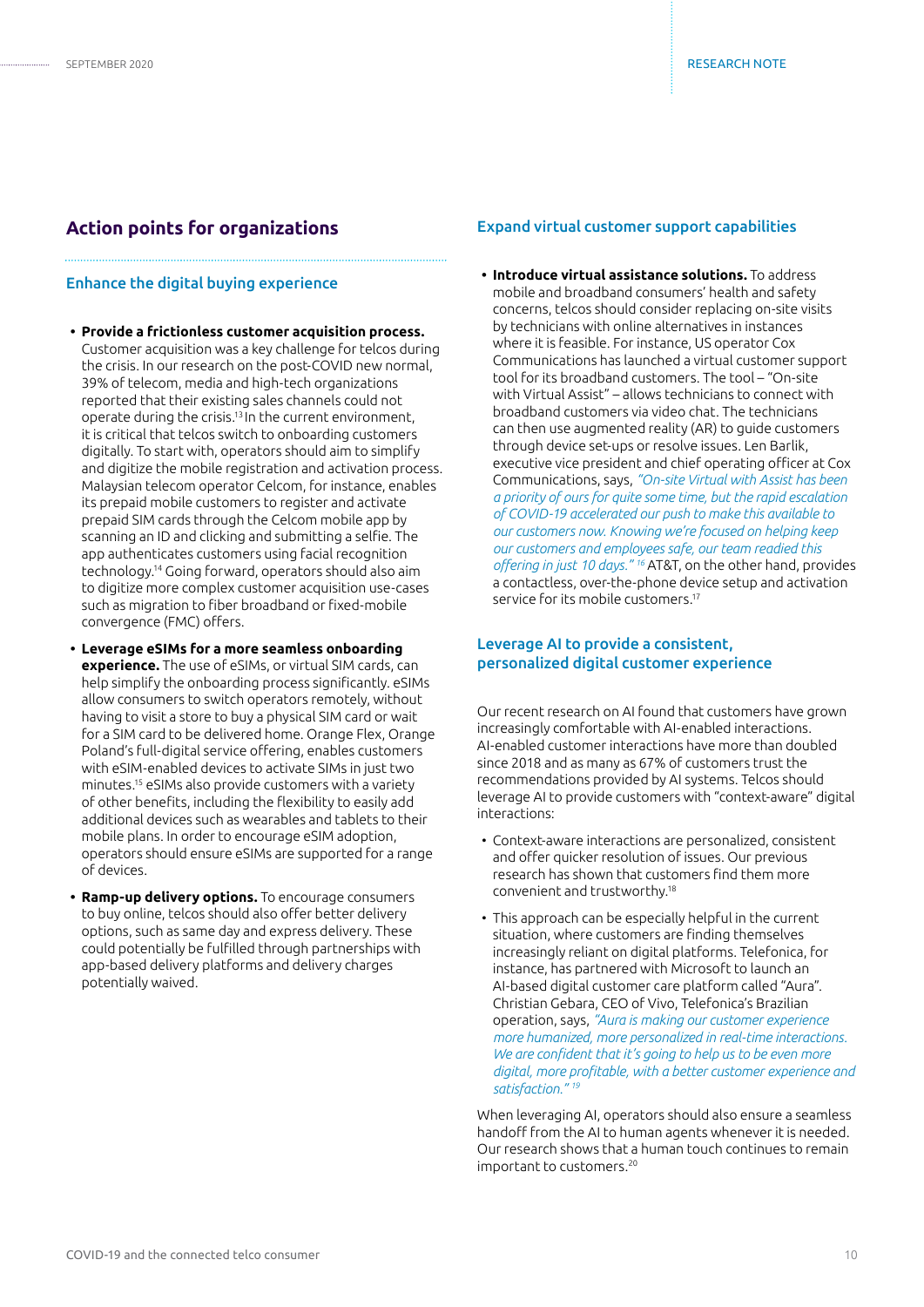# **COVID has changed what consumers require from physical stores**

#### Physical stores are still important but require a new format and approach

The physical store will continue to remain a significant touchpoint for telco consumers. As many as 32% of consumers plan to visit physical stores frequently to browse or make purchases in the next 6–9 months, and 29% expect to do so to access help and support. Highlighting the role of the physical store in the overall channel mix, Arnold Buddenberg, Enterprise Digital Business & IT transformation

architect at Orange Labs Services, says, *"We need to see the shop as one channel within an overall experience. But what is unique in the shop is that I can give the customer a live experience that is different from a digital experience in all the other channels." <sup>21</sup>*Customers clearly value the live experience that physical stores offer. More than half (53%) of respondents in our survey prefer to see or touch a device in a shop before making a purchase, rather than buying it online.

However, physical store footfalls are not expected to return to pre-COVID levels in most countries in our survey (see Figure 8). Overall, the proportion of customers who expect to visit stores frequently to browse and purchase is likely to fall from 37% pre-COVID to 32% in the next 6–9 months, while those who expect to visit stores to access help and support is expected to fall from 34% to 29%.



#### Source: Capgemini Research Institute, Telco Consumer Behavior Survey, July 2020, N=6,382 consumers.

# Figure 8: Impact of COVID-19 on physical store footfalls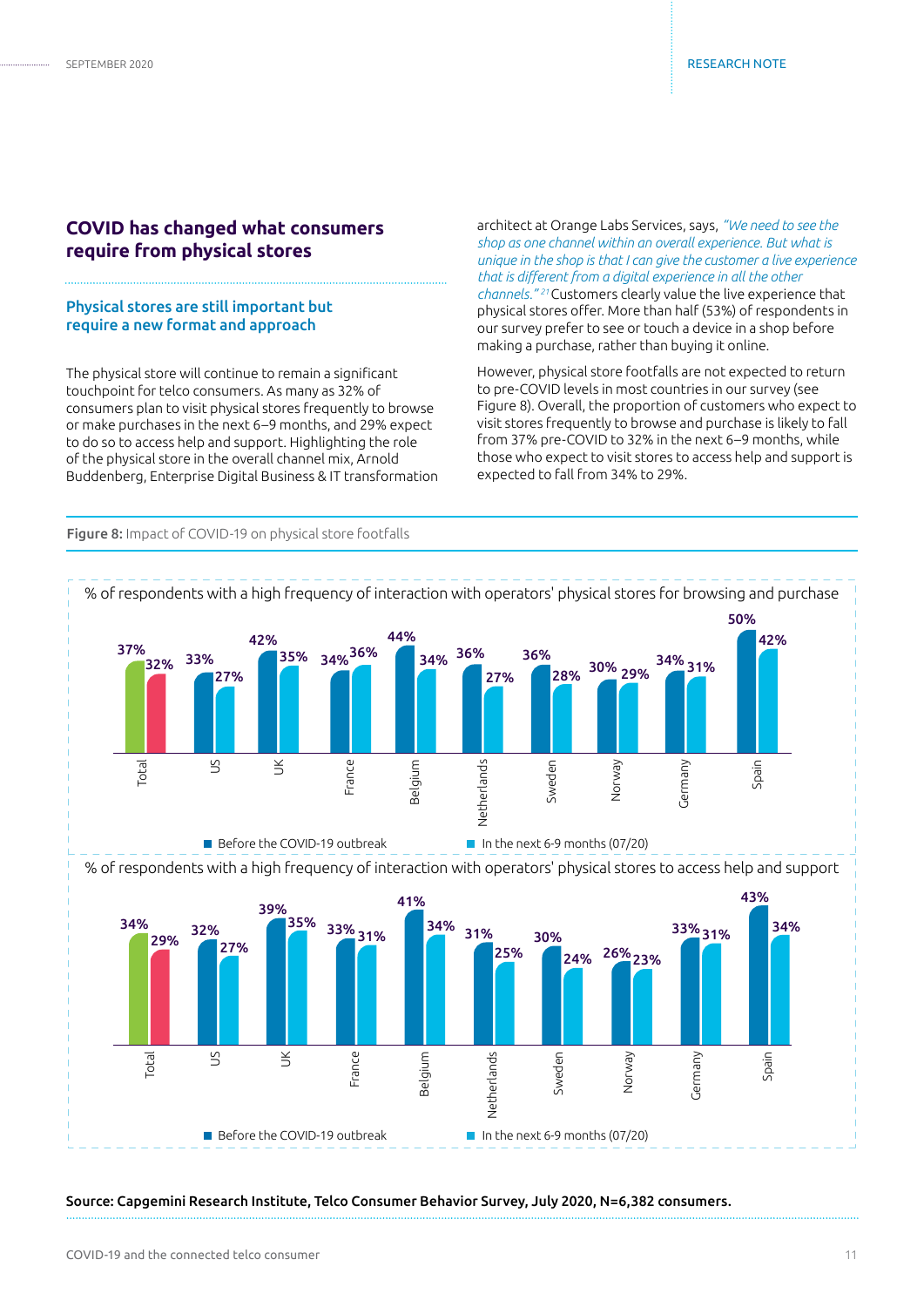#### Consumers expect faster service and increased automation in-store - driven by health and safety concerns

The COVID-19 crisis has redefined consumers' expectations from operators' stores. We found that 45% of consumers

expect faster service in-store, such as faster lanes for simple purchases or pickups. Further, consumers – especially those in younger age groups – also show a preference for fully automated stores and automated kiosks to minimize exposure and human contact when in-store. For instance, 41% of consumers aged 18–24 want increased levels of automation compared to just 17% of those aged 61–65 (see Figure 9).

#### Figure 9: Consumers' in-store preferences in the next six to nine months



#### Source: Capgemini Research Institute, Telco Consumer Behavior Survey, July 2020, N=6,382 consumers.

Telcos recognize the need for greater digitization and automation. Our previous research on organizations' post-COVID transformation agenda found that more than half

(57%) of telco and media organizations view digitization as a competitive advantage, and 51% see a focus on automation as a key aspect of the post-COVID new normal (see Figure 10).

Figure 10: Telcos view digitization and automation as key elements of the post-COVID new normal

#### How would you qualify the new normal for businesses post the COVID-19 crisis?



Source: Capgemini Research Institute, Transformation Agenda Post COVID-19, May 2020, N=752 respondents globally, N=61 respondents for telecom, media, and high-tech sectors.

#### % of respondents agreeing with...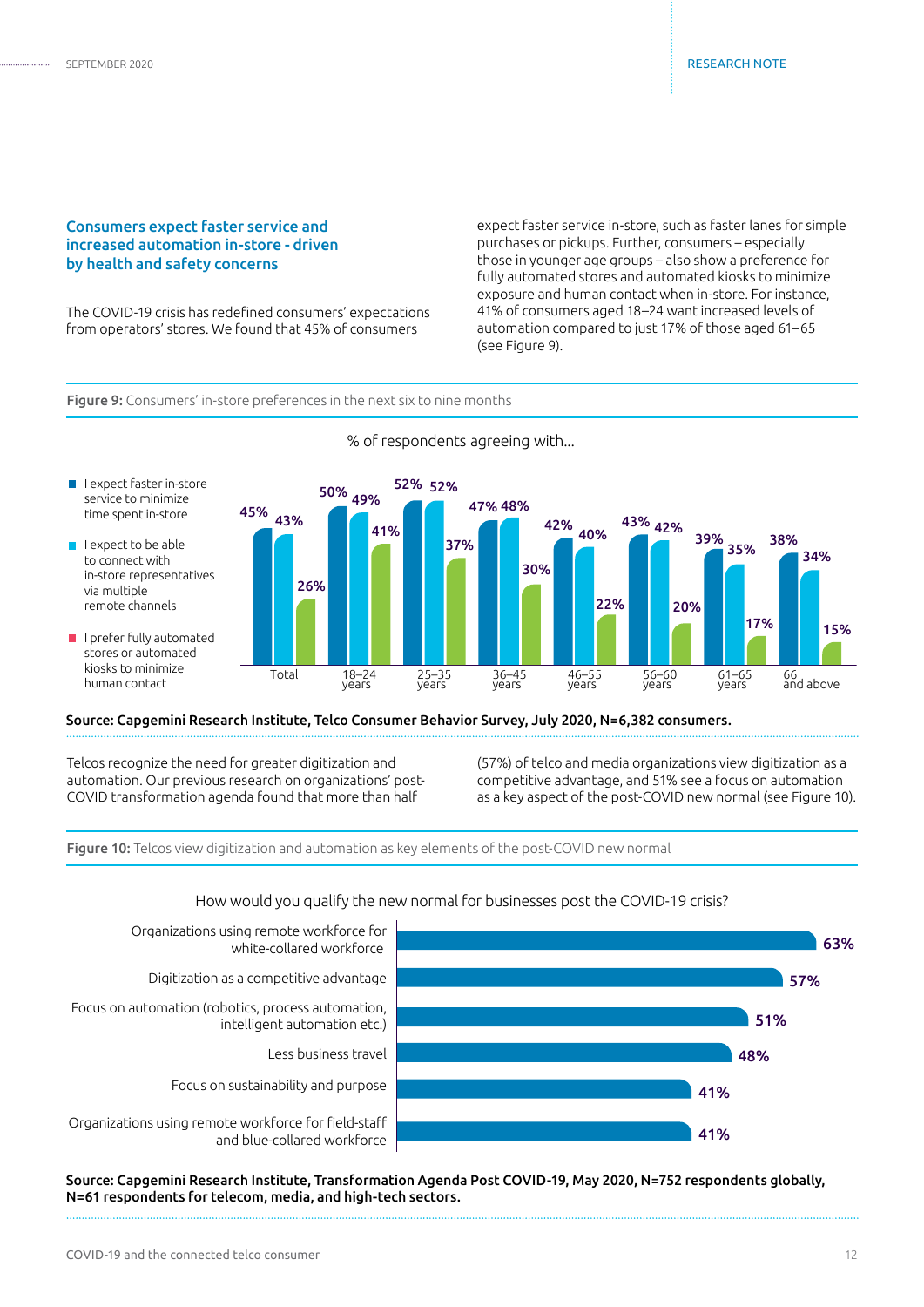# **Action points for organizations**

#### Adapt the store setting for increased safety

**• Optimize store traffic for a safer shopping experience.** Online appointment booking and virtual queueing systems help prevent in-store overcrowding, supporting safe distancing. They also allow customers to minimize time spent in the store. Orange France, for instance, rolled out an appointment booking system for customers visiting stores post lockdowns. The system allows customers to reserve a slot at a store close to them through the Orange website or mobile app.22 In the UK, EE has launched a virtual queueing system that enables customers to book in-store appointments via an app. Customers receive a text message when an advisor is ready to see them.23 Telcos should also consider segmenting queues, such as faster lanes for pick-ups of online orders and reserved slots for at-risk consumers (e.g., the elderly).

#### Ramp-up in-store automation

**• Offer contactless payment and mobile-based selfcheckout options.** Our previous research found that, during the COVID crisis, 66% of consumers prefer using mobile apps at physical locations – such as stores and bank branches – rather than touch-based alternatives. Operators should respond by providing access to contactless payment options so that customers do not need to handle cash or key in PIN codes into POS terminals. In the UK, for instance, telecom operator O2 accepts contactless payments, including those made via the Apple Pay and Google Pay mobile wallets.24 Telcos should also offer mobile-based self-checkout options that retailers such as Walmart have rolled out in order to deliver a safer checkout experience.<sup>25</sup>

- **• Automate online order pickup.** Telcos could consider automating the click-and-collect process using vending machines or smart lockers. This is so that customers do not need to wait in line or interact with store staff to pick up online purchases. Retailers such as JD.com in China, for instance, installed smart lockers outside residential areas for the delivery of packages.26 Such solutions can also be installed at operators' retail stores to offer customers a contactless self-collection option when picking up online purchases.
- **• Explore new store formats such as unmanned stores.**  With increased in-store automation, operators can enable customers to enjoy the in-store experience while reducing the risk involved in human contact. Singapore-based operator Singtel's pop-up store format – "Unboxed" – leverages technology to entirely eliminate the need for face-to-face interaction. The unmanned, fully automated 24-hour store features a roving live bot with built-in facial recognition technology that answers customer queries and provides recommendations. The store allows customers to browse and purchase devices and accessories and sign up for plans, using video-enabled self-service kiosks and an automated self-checkout process.<sup>27</sup>

#### Connect customers with in-store advisors

**• Enable one-on-one customer support with store representatives.** Operators should offer customers the option to connect with in-store representatives remotely. This will be especially helpful to consumers who are reluctant or cannot easily reach a store. UK-based operator Three, for instance, allows customers to connect with store advisors in a live environment for help with choosing a device or for other forms of support. Customers have the option to chat online with store advisors and can also receive livestreamed one-on-one advice related to their purchases.28 Norwegian operator Telenor also allows its customers to connect with in-store representatives remotely for advice on selecting mobile devices, broadband plans, or TV packages.29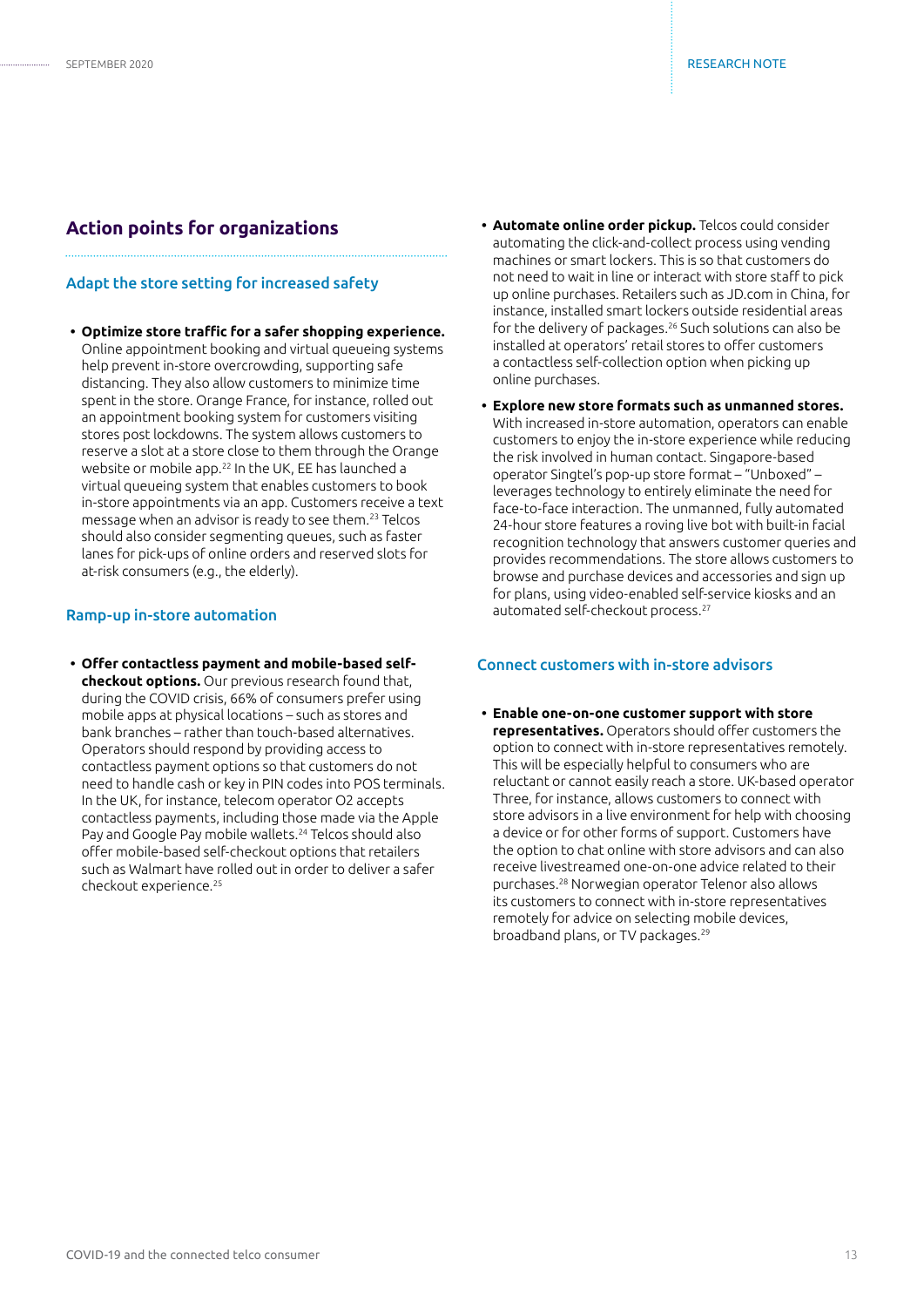# **Conclusion**

Telecom operators are at the forefront of consumers' social and economic life in the new normal. As consumers' needs and requirements evolve with the crisis, telecom operators have a critical role to play in helping them navigate the crisis smoothly. This will require going beyond tackling customers' immediate connectivity needs and viewing their needs holistically from the point of view of last-mile optimizations, in-home WiFi coverage, as well as access to content, software, security, and support services. Operators will also need to review their physical and digital touchpoints. Physical stores will need to evolve to meet consumers' heightened health

and safety concerns. At the same time, operators will also need to renew their focus on the digital customer experience. This will be critical not only in driving convenience and engagement, but also in helping operators optimize costs. Digitally mature operators that have been spearheading digital customer experience initiatives will find themselves well-placed to respond to changing customer expectations during these times of crisis. Others that are yet to do so should urgently ramp-up their transformation efforts or risk being left behind.

*This document is part of the Capgemini Research Institute's special series of research notes on pragmatic tips to help organizations tide over the COVID-19 pandemic. You can find more such research notes and other tips and analyses at https://www.capgemini.com/ our-company/covid-19-insights-for-today-and-tomorrow/*

# **Contributors**

**Philippe Blanc,** Vice President, Telecom, Media & Technology, Capgemini Invent; **Xavier Moy,** Head of Telecom, Media & High Tech Unit, Capgemini France; **Laurent Perea,** Managing Director (Spain), Capgemini Invent; **Frederic Vander Sande,** Vice President, Telecom, Media & Entertainment, Capgemini Invent; **Johannes Aasheim,** Vice President, Telecom, Media & Technology, Capgemini Invent; **Alessandro Puglia,** Director, Future of Technology, Capgemini Italy; **Camille Juguet,** Manager, Capgemini Invent; **Andreas Lampen,** Head of Business Technology, Telco & Media; **Matthew Whitson,** Vice President and Market Unit Head - Telco, Media, Technology and Services; **Amanda Gosling,** Vice President and Sector Leader - Telco, Media, Technology and Services; **Darren Coupland,** Vice President, Sogeti; **Viktor Salmonson,** Senior Manager, Capgemini Invent; **Melhem Habib,** Senior Director, Capgemini Invent; **Ankit Goel,** Senior Manager, Capgemini Malaysia; **Apoorva Gupta,** Senior Consultant, Capgemini Malaysia; **Sugandha Rupani,** Senior Consultant, Capgemini Malaysia; **Sudhanshu Soni,** Senior Consultant, Capgemini Malaysia; **Jerome Buvat,** Vice President and Head of Capgemini Research Institute; **Subrahmanyam KVJ,** Director, Capgemini Research Institute; **Roopa Nambiar,** Senior Manager, Capgemini Research Institute; **Abhishek Jain,** Consultant, Capgemini Research Institute; and **Shahul Nath,** Consultant, Capgemini Research Institute have contributed to this research note.

Subscribe to the latest research from the Capgemini Research Institute: https://www.capgemini.com/capgemini-research-institute-subscription/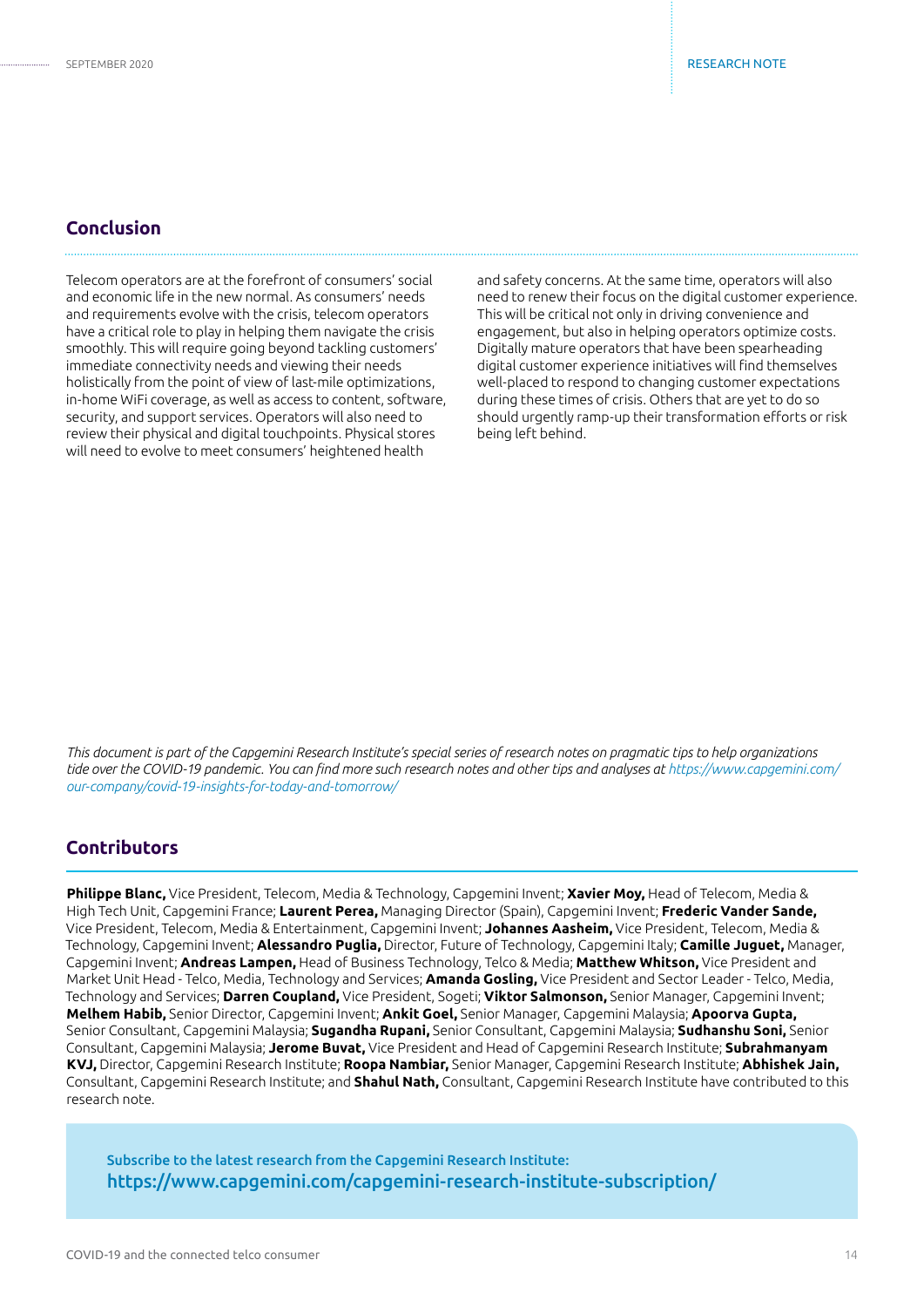### **For more information, please contact:**

| r.<br>۰.<br>. .<br>۰.<br>۰.<br>w<br>M.<br>×<br>M. |
|---------------------------------------------------|
|---------------------------------------------------|

| <b>Philippe Blanc</b>        | Jacques Assaraf                            | Anand Ramakrishnan                            |
|------------------------------|--------------------------------------------|-----------------------------------------------|
| philippe.blanc@capgemini.com | $\therefore$ jacques.assaraf@capgemini.com | $\therefore$ anand.ramakrishnan@capgemini.com |
|                              |                                            |                                               |

| <b>North America</b>                                                 | <b>UK</b>                                                      | <b>LATAM</b>                    |
|----------------------------------------------------------------------|----------------------------------------------------------------|---------------------------------|
| Anand Ramakrishnan                                                   | <b>Matthew Whitson</b>                                         | <b>Giulio Salomone</b>          |
| anand.ramakrishnan@capgemini.com                                     | matthew.whitson@capgemini.com                                  | giulio.salomone@capgemini.com   |
| <b>France</b>                                                        | <b>Spain</b>                                                   | <b>Netherlands</b>              |
| <b>Xavier Moy</b>                                                    | Jesus Garran                                                   | <b>Diederik Vieleers</b>        |
| xavier.moy@capgemini.com                                             | jesus.garran-pedraza@capgemini.com                             | diederik.vieleers@capgemini.com |
| <b>Scandinavia</b><br>Sanjay Beloshe<br>sanjay.beloshe@capgemini.com | <b>Italy</b><br><b>Gea Smith</b><br>gea.smith@capgemini.com    |                                 |
| <b>Germany</b><br>Jochen Bechtold<br>jochen.bechtold@capgemini.com   | <b>APAC</b><br><b>Gaurav Modi</b><br>gaurav.modi@capgemini.com |                                 |

## **How Capgemini can help you**

Inventive Telecoms helps operators and industry players in three ways:

- For B2B, this approach rewires and reboots omnichannel customer experience and optimizes business operations while enabling the smooth extension of an offer portfolio to tackle ICT revenue growth opportunities.
- For B2C, Inventive Telecoms provide a framework to launch new digital experiences, services, and universes that help organizations gain new revenue streams. This includes new greenfield and disruptive end-to-end operations where we have seen strong acceleration on the market in the last 18 months.
- For vertical industry players, it supports the revenue capture and efficiency opportunities associated with implementing 5G capabilities to stay at the forefront in the connected world. It helps them set up their own capabilities to implement and manage the telecoms services they require.

Inventive Shopping helps telcos reimagine the role of the store in a post-COVID world and deliver an effective cross-channel experience.

#### For more information, please contact

#### **[Philippe Blanc,](mailto:philippe.blanc%40capgemini.com?subject=)**

*Vice-President, Telecom Media and Technology at Capgemini Invent.*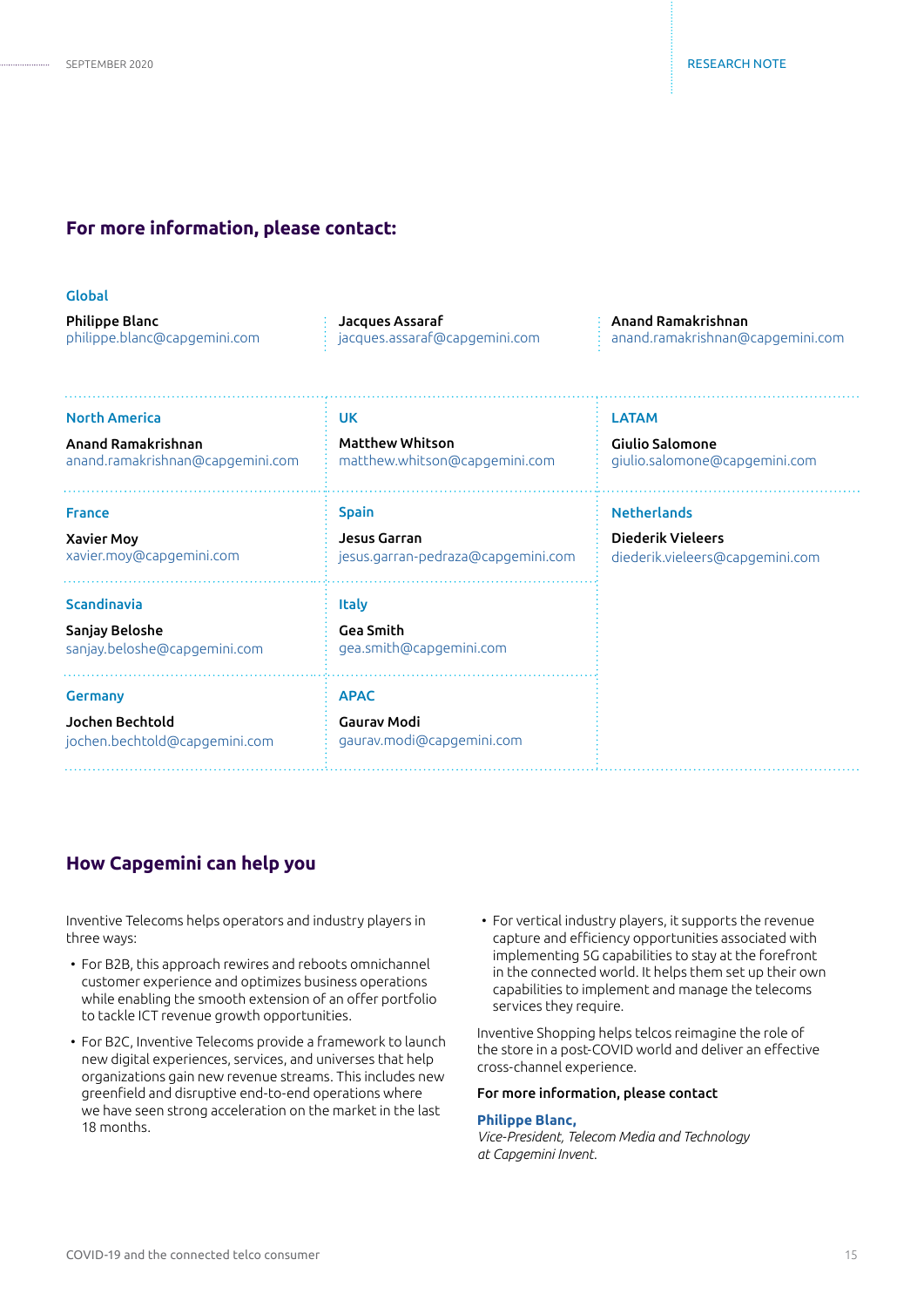# **References**

- 1. United Nations, "Secretary-General, at Event Launching Digital Cooperation Road Map, Advocates Internet Access for All by 2030, Stressing Technology Must Be Used to Protect Public Good," June 11, 2020.
- 2. Capgemini Research Institute, "Fast-Forward to the Future: Defining and winning the Post-COVID New Normal," July 2020.
- 3. Vodafone, "VODAFONE'S SUPER WIFI BANISHES BROADBAND BLACKSPOTS," February 21, 2019.
- 4. Fierce Telecom, "Cox Business launches enterprise-grade work-from-home connectivity solutions," June 24, 2020.
- 5. Telia. (n.d.). KEEP THE DISTANCE. BUT KEEP THE CONTACT. Retrieved from [https://www.telia.se/privat/aktuellt/](https://www.telia.se/privat/aktuellt/ensammatillsammans
) [ensammatillsammans](https://www.telia.se/privat/aktuellt/ensammatillsammans
)
- 6. LinkedIn, "With Orange Flex we're disrupting the Polish telco market," May 13, 2019.
- 7. Virgin Media. (n.d.). 30 day rolling broadband contracts. Retrieved from [https://www.virginmedia.com/shop/](https://www.virginmedia.com/shop/broadband/30-day-rolling
) [broadband/30-day-rolling](https://www.virginmedia.com/shop/broadband/30-day-rolling
)
- 8. Capgemini Research Institute, "COVID-19 and the financial services consumer: Supporting customers and driving engagement through the pandemic and beyond," April 2020.
- 9. Telecoms, "Telco revenues forecast to contract 3.4% amid COVID-19 outbreak," April 16, 2020.
- 10. Telecom Review, "eSIM (embedded Subscriber Identity Module)," May 21, 2019.
- 11. Orange. (n.d.). Advantages of the eSIM. Retrieved from [http://www.orange.lu/en/content/advantages-esim](http://www.orange.lu/en/content/advantages-esim
)
- 12. CNET, "Galaxy S20 is the latest smartphone to use an eSIM. Wait, what's an eSIM?," February 14, 2020.
- 13. Capgemini Research Institute, "Fast-forward to the future: Defining and winning the post-COVID new normal," July 2020.
- 14. Celcom Axiata Berhad, "HOW TO: XPAX PREPAID SELF-REGISTRATION," March 30, 2020.
- 15. TM Forum, "Orange Poland Uber-izes telecom with Orange Flex," March 2020.
- 16. Cox Communications, "Cox Communications Uses Virtual Assistance to Support Customers at Social Distance during Coronavirus Crisis," April 8, 2020.
- 17. AT&T. (n.d.). FAST, FREE delivery with device setup as soon as today. Retrieved from [https://www.att.com/wireless/](https://www.att.com/wireless/ready-to-go/
) [ready-to-go/](https://www.att.com/wireless/ready-to-go/
)
- 18. Capgemini Research Institute, "The art of customer-centric artificial intelligence," July 2020.
- 19. TelecomTV, "Telefonica makes credible play for customer ownership with Microsoft AI tie-up," February 26, 2019.
- 20. Capgemini Research Institute, "The art of customer-centric artificial intelligence," July 2020.
- 21. INFORM, "Telcos reimagine their retail stores for 2025," August 2019.
- 22. Orange, "Orange gradually reopens its stores in France," May 5, 2020.
- 23. Charged, "EE set to introduce virtual queuing system as it prepares to reopen stores," June 12, 2020.
- 24. O2. (n.d.). Our latest update on COVID-19. Retrieved from <https://www.o2.co.uk/covid-19>
- 25. RIS News, "Walmart Expands No-Contact Transactions During COVID-19," March 3, 2020.
- 26. Nikkei Asian Review, "Coronavirus lockdown sparks expansion of drones and robot deliveries," April 24, 2020.
- 27. ZDNet, "Singtel launches unmanned pop-up shop in Singapore," June 4, 2019.
- 28. Three UK. (n.d.). Welcome to Three Store Now. Retrieved from<http://www.three.co.uk/three-store-now>
- 29. Telenor. (n.d.). Digital meeting – Welcome to our digital store! Get help from our store staff remotely. Retrieved from <https://www.telenor.se/kundservice/hitta-butik/digital-service/#hjalp>